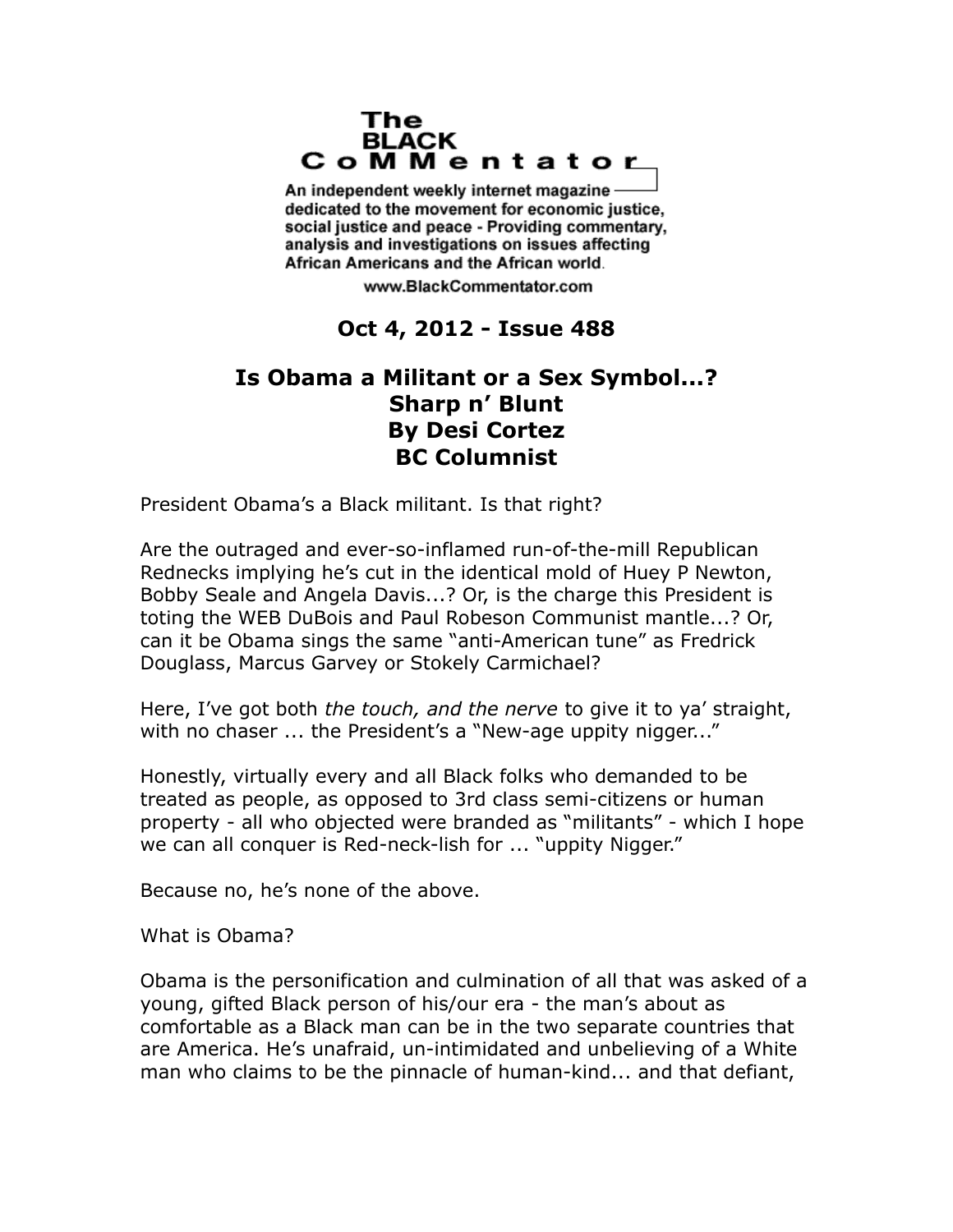doubting notion scares and intimidates the superior segment of America – Conservatives.

Obama's willing to go tongue-to-tongue, blow-to-verbal-blow with White folks who deem themselves far superior. #44 has traveled the world and been educated and enlightened in some of this country's best institutions of higher enlightenment and that worries insecure, paranoid White folks who live in never-ending fear of what can only be termed a *righteous* "retribution" for "how" the American Empire was constructed.

They're so, so, very scared, they're now at a point of just "say any damn thing."

From this President's origins onward, the charge is he's nothing more than an illegitimate bastard... like most Black folks are right? The lustchild, the half-human consequences and repercussions of a one-time illegal and unethical union - that of a half-ape Kenyan, who like a black serpent, seduced the young naive Nordic princess, who'd already been brainwashed by her own Commie-Pinko-Liberal parental Beatniks.

The "Right-Wing tabernacle choir" is singing that exact same song on 679 radio stations across the nation, 24/7, 365/52, 12 months a year: Obama's mother was a "nigger luvin' tramp" who was softened up to the Voo-Doo we Black males do, brainwashed to trust we promiscuous Negro males...

Yes, believe it, Obama's parents are the official starting-point with the Republican TEA Party lynch-mob, with which their blind-hatred of this nation's 44th President begins. He's the result of a relationship White men strived to keep as illegal and immoral, while they went about raping and taking Black women on a whim... No?

As I stated, toss in Obama's well-traveled, Ivy League educated, an Ivy League law professor who only speaks like a "typical Negro" when he chooses to. Interject the argument that Obama can athletically drop a 30-footer on a dime's notice, on a hardwood court in hot-ass Iraq... on demand. He's on the "greens slappin' whitey" with a 9 iron all day.

Clearly he's got a glide-in-his-stride, a dip-in-his-hip, which makes all the ladies lust, (And there's that word again, "lust")

Black n' white for a man cut from the same cashmere cloth.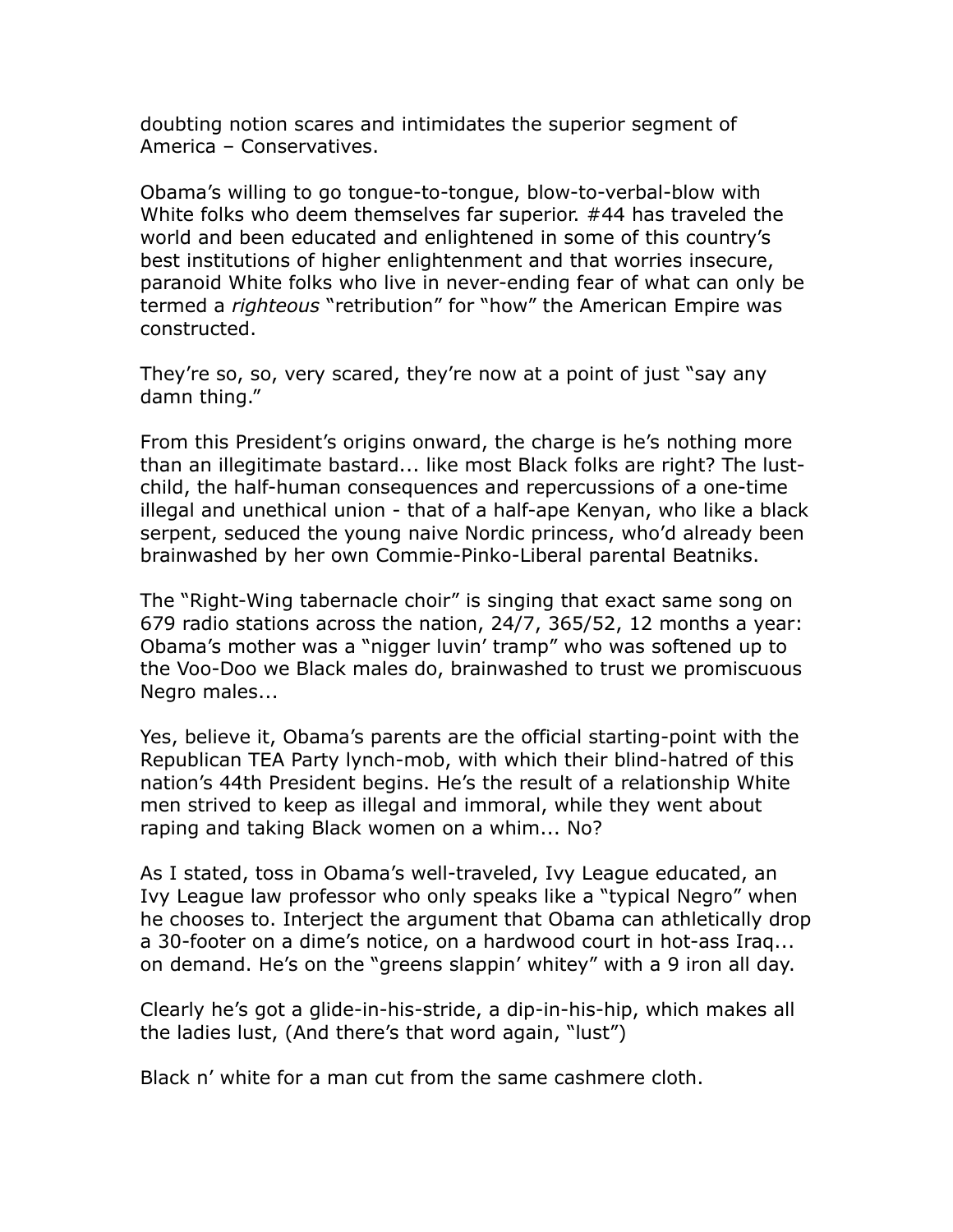You can call it Cashmere, you can call it Reindeer...

The 44th President appears to be in a happy marriage with a strong, smart, athletic woman with a beautiful mind of her own...

*And he can sing n' dance just like a real darkie...*

President Obama is no Militant; he's a *sex symbol...* a walkin' talkin' sex symbol, and dare I add that's at least as intimidating to Ricky Bobby, Tommy O'Toole and Bill O'Reilly as a Black President crafted in the Black Nationalist mold of a H. Rap Brown or Ron Karenga.

Do you have any understanding of how the President's "sexual allure" pours gas on the 400-year-old fire which is US race relations? Obama is "more man" then most of these political punks and fabricated businessmen... *and they know it.*

Back to the script; what is a Black Militant?

Better yet, to decipher the complicated elements of this simple-ass debate, White America's definition of a "militant" goes far back, but since most of us are equipped with only public educations, let's just go back to *Cochise and Sitting Bull* whom I, as a Black man, as a man of color, as *a citizen of the World -* see as *freedom fighters,* resisting the tyrannical European crowns. I see Geronimo as I see Nat Turner or Malcolm X... as freedom fighters... with truth, logic and the Gods on their side.

Rush and the residing Rednecks-in-charge, articulating the mindset of White America, apparently much more accurately and genuinely then just-about anybody else... they have their fingers on the racing "heartbeat" of angry *White America*... and they wholeheartedly believe Obama to be a "militant-anti-colonialist Pan-Africanist," an angry half-Black man who spent many a Sunday in the Windy City with his arrogant and angry wife listening to Reverend *Jeremiah Wright... tell the truth ... and shame the devil.*

The Reverend is regarded as a militant and so is the First lady. How can the President not be reciting the Black Panther Party's 10 point program each n' every night before his head hits the cooler other side of the pillow.

But wait, Dr. King was regarded by the White establishment of 1967 as militant. Supreme Vice Under-Lord Dick Cheney did not support a MLK